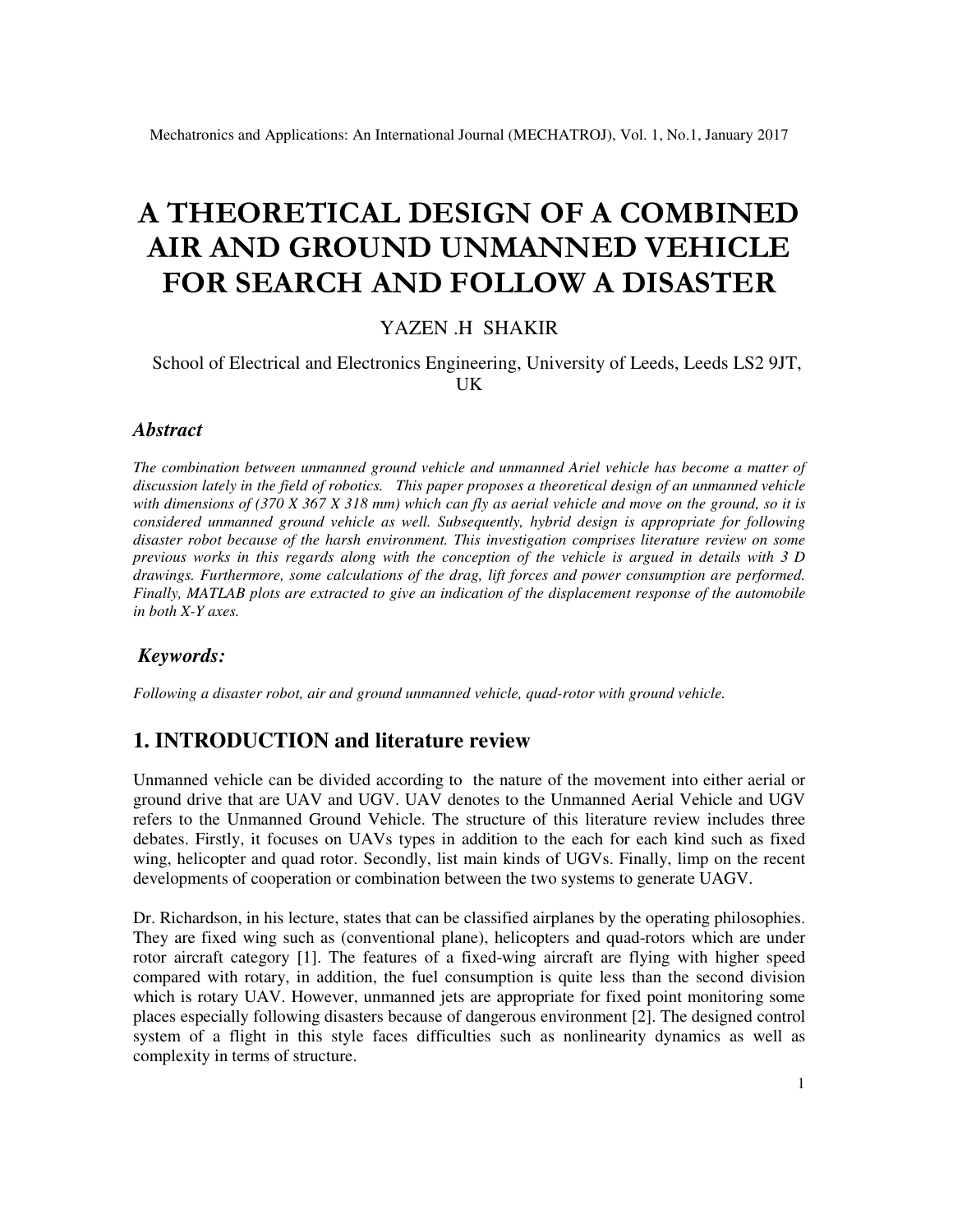On the other hand, rotor aerial vehicles particularly quad-rotors are better in hovering than fixedwing [2]. Quad-rotor robot involves of four rotors located in a symmetric manner, so they form the X-shape. It also has the possibility of vertical landing and take-off in small places. Nevertheless, in designing the controller there are several consideration should be taken. For instance, time delay, actuator degradation in the system and external disturbances but it is lowcost design and attractive to people and military [3]. Helicopter is much more complex to develop in a short time; therefore, it will be dropped in this work.

The second part of the subject is UGV. In the other words, it is land based automobile that has a set of sensors mounted on it. These sensing devices are used to collect the information of the surrounding environment. Unmanned ground car can be divided into two classes: autonomous and remote operated. The first class discusses the vehicle from automatic perspective, so UGVs can sense, plane and make some decision without any interface with the human. Conversely, remote functioned, requires external control to achieve the final decision. To illustrate, in natural tragedies remotely control is favored rather than those driven by intelligent algorithm because the harsh location after bombing, for example, may affect the procedure of the decision making. To conclude, selecting criteria of UGV depends extremely on the application [4].

With to the cooperation between UAV and UGV, many researches have been conducted in this concept. MacArthur, D and Crane, C. [5] have done a research on applying a passive unmanned aerial system in UGVs. In the past two decades, a number of nations have begun to spy on other countries because of security issues. From this point of view, UAV was the best choice to survey applications and satisfied the required reconnaissance. Moreover, perception capabilities for UAV compared with UGV are much better. Eventually, the author [5] investigates UGV/UAV collaboration to perform the task.

The demonstration was a design of UGV platform to state estimation using helicopter principles for Geo-positioning.

Air to ground attack vehicle and air-land to water vehicle are argued in [6], [7] respectively. With respect to the former, the purpose behind the air –to- ground motor vehicle, as mentioned in [6], is anti-radar, real time occurrence, Repel fire and pounce on the enemy. The scheme is combination manned airplane and unmanned one. The manned function is to access wealth info from UCAV such as battlefield situation assessment, decision maker and coordination targets. The study suggests that the vital role of the interaction or tasks allocations between human and automatic control system is an essential feature to reach a successful system strategy.

According to [7,] the unmanned vehicles are subdivided into three main categories. UAV's and UGV's which are discussed above while USV's belongs to the name of unmanned surface vehicles or UUV's which states the abbreviation of underwater vehicles. In this reference, the writer proposes a conceptual design for a vehicle that could be operated on land or functioned as an airplane and move like a boat on the surface. The design of it requires mechanical system plan and selection of electrical components. After that, testing this multifunctional unmanned automobile should be available. Finally, the construction is under name of, (USALWaV), unmanned small-scale and air-land- water. The implementation is done successfully by solid works as well as a real model involves helicopter controlled by radio control (RC) [7].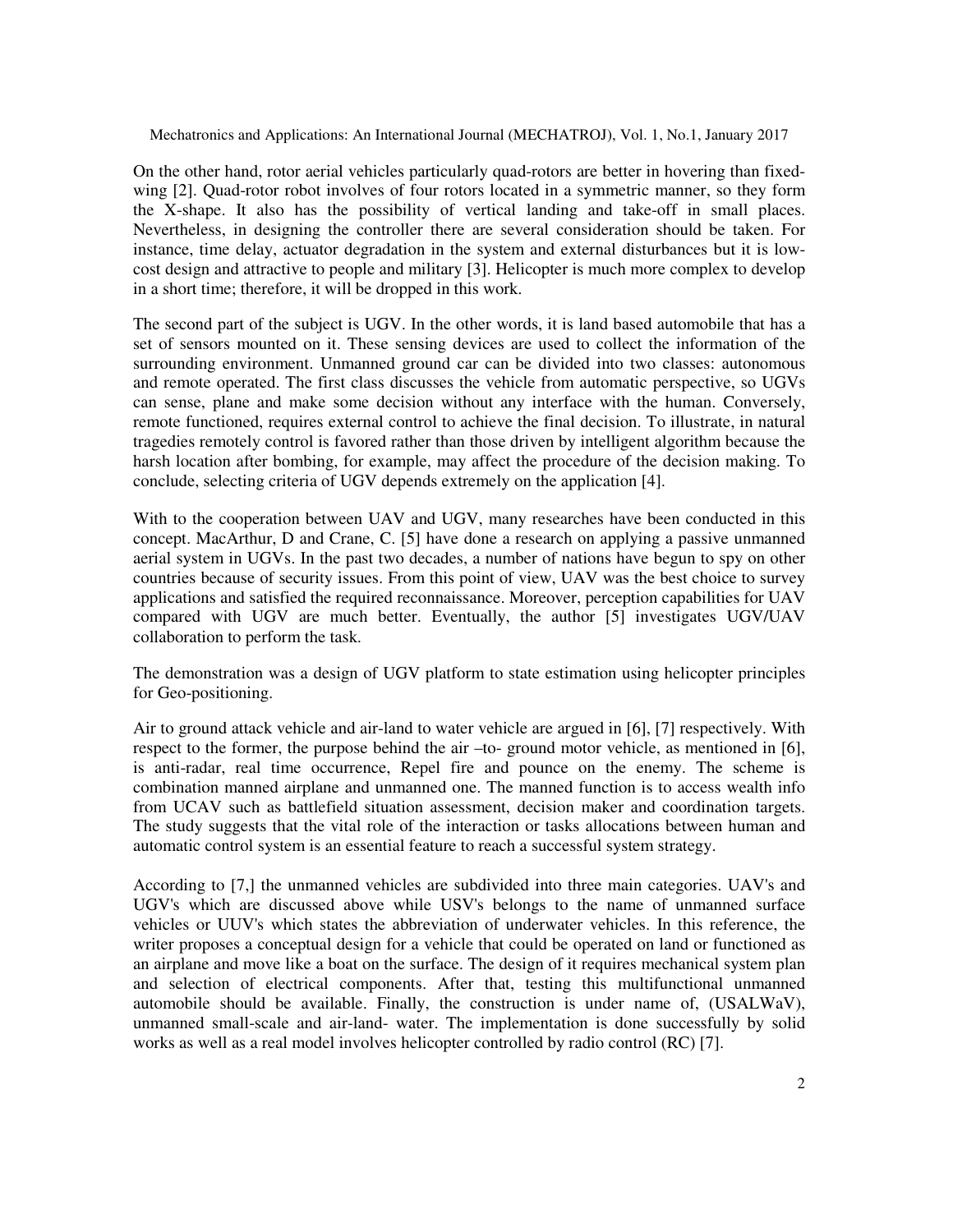Due to the concentration of the production of unmanned vehicles for the military purposes that lead to reduce the focusing on civil application. There is a fact which states that the percentage of UAV manufacturing for civilian purposes is 3 percent of total market for aerial unmanned vehicles. However, new areas are found in terms of civilian uses such as following disaster robots, forest firing emergencies, climate change discoveries, path-following and traffic monitoring so they can bring less risk to people [8]. To illustrate, unmanned airships have unique benefits in low-speed and low elevation applications which make them easy to communicate in crises management [9].

# **2. RECENT DEVELOPMENTS IN COLLABORATION UAV WITH UGV**



## **2.1 Autonomous UAV lands on moving UGV**



Fig 1 UAV landing [10] Fig 2 ground vehicle [10]

The quad rotor platform consists of UAV landing on a table that moving by three Omni wheels. A single on board camera has been employed to achieve the target as shown in figure 1, 2. The practical purpose behind this accomplishment is to realize autonomous UAV landing on UGV and takeoff based on vision system. PID controller implements the closed loop control [1].

# **2.2 Surveying operations UAV/UGV [11]**

As a result of frequent wars have proliferated in recent frequent mine, which in turn has caused great harm to humanity. Autonomous UGV is the best solution for this issue from two perspectives. First one, it can protect the teleoperator by isolating him in a safe place. The second one, unmanned ground vehicle can access to narrow places.

However, in difficult environment the telecommunication between the robot and the operator may be lost, so quad copter will assist UGV to achieve the goal and expand the field of view.

The principle of operating is the vehicle tracks the centroid of the helicopter based on artificial vision [11].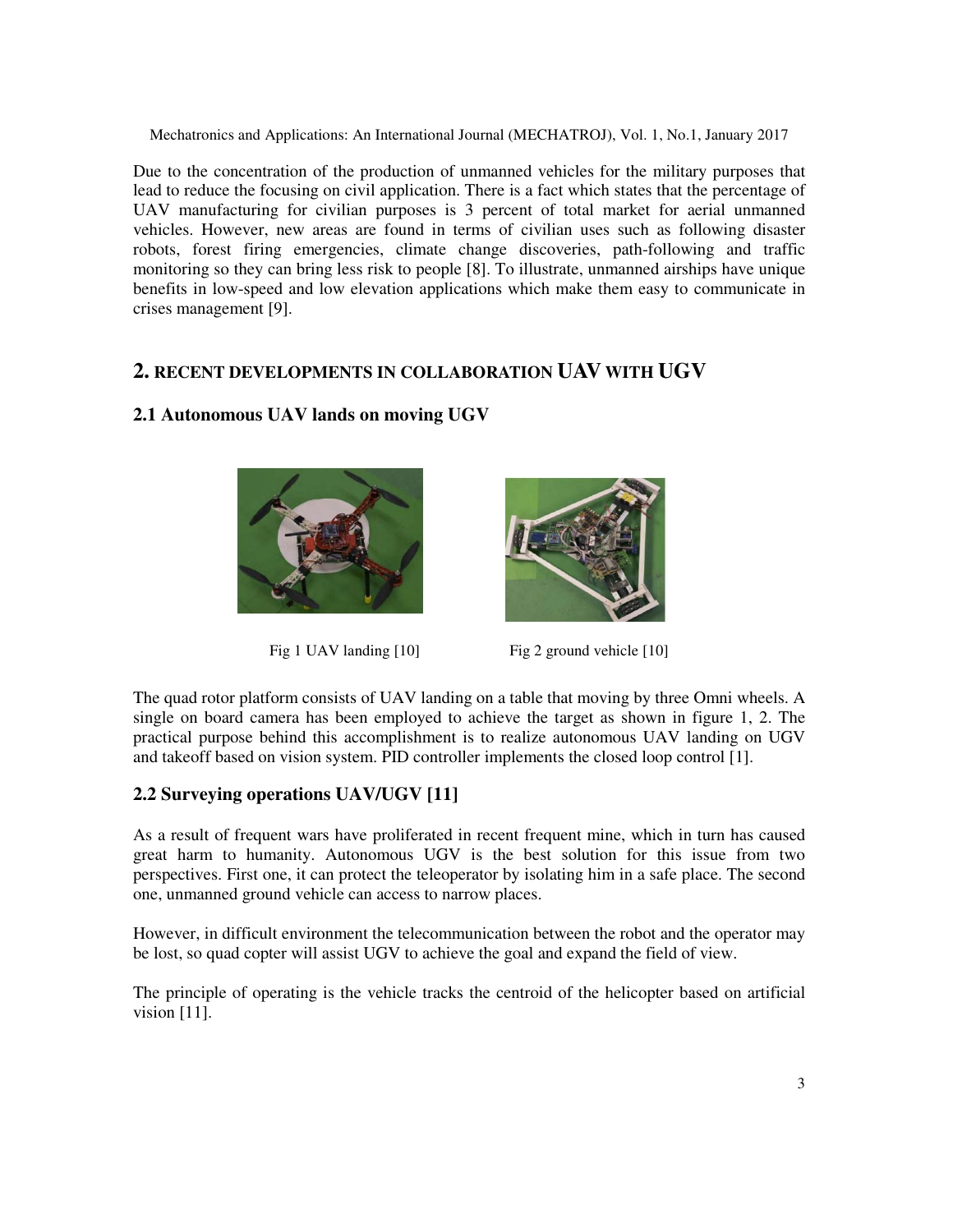



Figure 3 quad copter [11] Figure 4 adopted UGV [11]

# **3. SYSTEM DESIGN**

## **A.Initial perception of design (Objectives of this paper)**

UGV and UAV have been an object of research recently. However, the search process in a hybrid system that combines the good features of both types has become arguably subject during the past decade. From this engineering point of view, the designing approach for the vehicle in this paper aims to initialize a theoretical design for a car that most of what distinguishes it from other peers is portability of aviation.

The system is not ideal or perfect project. Because of eliminating a several parameters throughout the calculation processes and modeling by using MATLAB software. A case in point, it is considered that the net weight represented by the mass is point mass, so it doesn't matter about the shape of the vehicle. In addition, the size of the UAGV is quiet big compared with the other works but this is the challenging could be achieved. Accordingly, there is no need to determine the centroid of the profile. Conversely, the final design is almost symmetric which helps to satisfy the condition of the quad rotor to fly in straight level. Therefore; the previous speech focuses on the limitation of this paper.

Moving to the vital aspect of this article that is embodied in graphical design. Solidworks, it had a lion's share in this concern, have been relied upon in the design by up to more than 90 percent. Some 3d drawings that can be imported from [12], especially for already drawn sensors and actuators such as cameras and encoders but all the body is performed by the writer.

## **B.The system from a detailed perspective**

In literature [13], the idea of the following disaster robot that results from combining UGV and UAV features is based on two crucial things. First, the vehicle is in a big size compared with the previous works which is in itself challenging to build vehicle with 37 cm in width. The second aspect is trying to minimize the weight as much as possible to be able lift it by using Carbon Fiber Reinforced Plastics (CFRP) as a chassis material because it is extremely strong and light.

The main components of the theoretical design are the body of the car and 4 brush less DC motors of quad rotor part. The structure of UGV prepared as follow, base, front brick and rear brick. The base supports the sensors (gyroscope, accelerometer and battery) as well as the optical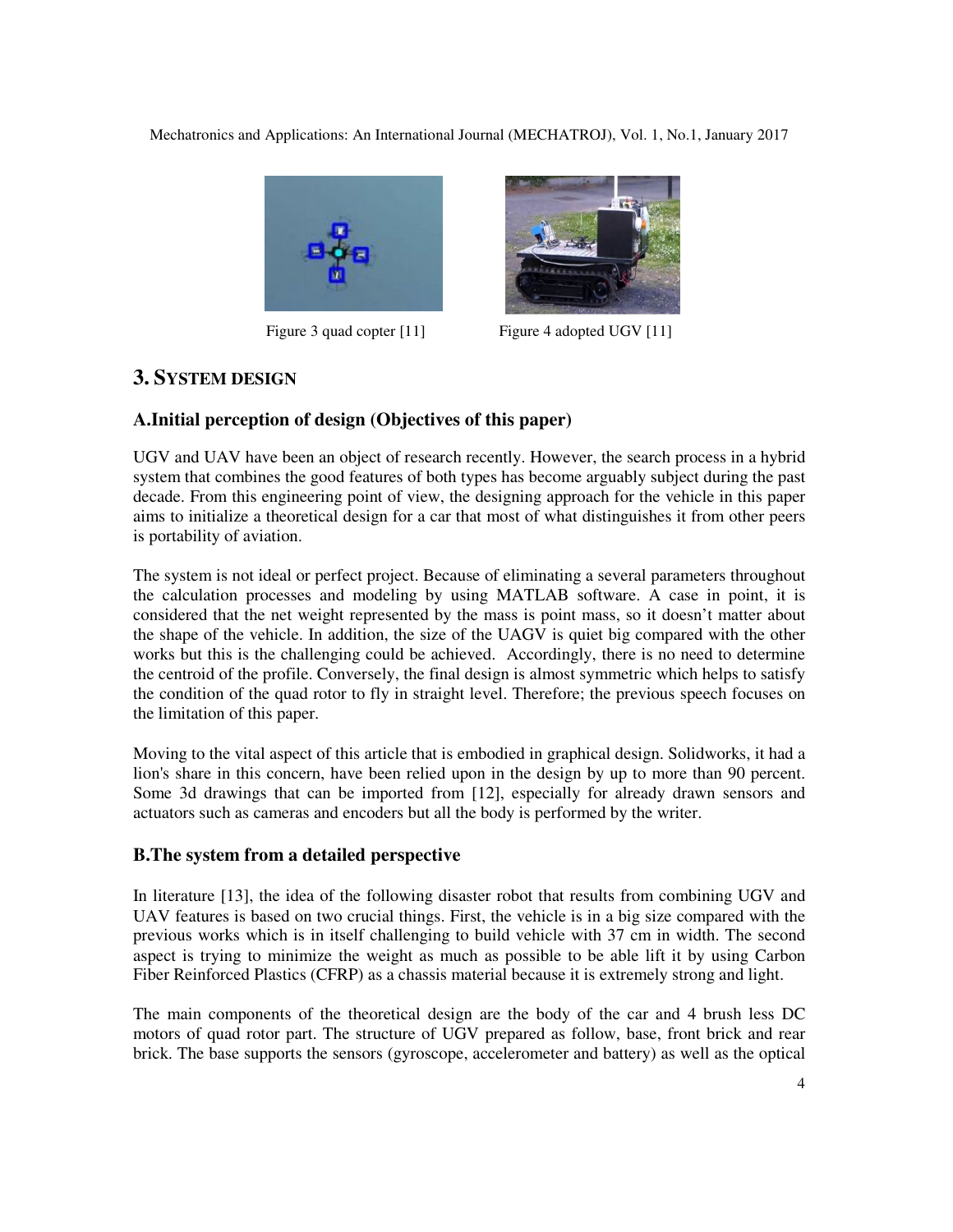encoders that coupled with the rear wheels while the front and rear sections carry the motors. The front and the rear bricks are not solid there is a space inside them enough to put the PCB cards such as drive circuit of the servo motor with encoder and electrical speed controller for quad rotor (ESC) respectively.

The principle of quad rotor or quad copter working is quite easy in terms of mechanic and electronic as shown in fig7. It is four motors controlled by microcontroller through changing the speed individually per each motor to obtain 6 directions of motions: left - right motion, backward - forward motion and takeoff –landing motion. In general, the connection between the motors are made by X shape, however in this design the motors are fixed on the arms of the frame to contribute to reducing the total weight of the vehicle. M1, M3 are responsible for moving forward and backward respectively whereas M2, M4 move it right and left relative to their rotations where the former rotates in clockwise in contrast with the later which turns in counter clockwise direction [14].

The motors, as shown in (**grey color**) in the figures, of the quad rotor are brushless DC motor which are fast, more efficient, less noise and higher reliability than brushed dc motor [15]. Selecting the combination motor-propeller based on a certain equation. This equation is to calculate thrust per motor that required thrust per each motor is equal to the total weight of the vehicle multiplied by 2 divided by 4 the number of motors. The other factor related to the brushless DC motor when purchasing is the efficiency as much as higher will be better. Regarding the propeller, two things associated with it: pitch and length whenever increasing them it requires more current drawn from the source. Thus, selecting criteria of motor-propeller are essential when establishing the quad rotor [16].

Motors of the moving part are controlled by four transistors with microcontroller by something called H-bridge circuit [17] [18]. The brief concept of H-bridge working is to change the direction of the rotation. On the other hand, speed is controlled by pulse with modulation approach which is done by the microcontroller circuit. For example, when fix the speed of the left motor and decrease the speed on the right the car will turn right and vice versa. Therefore, in this design optical encoders send the feedback signal of the current position for each motor to the control circuit to correct the error.





Fig 5 IR sensor (optional) Fig 6 optical encoder motors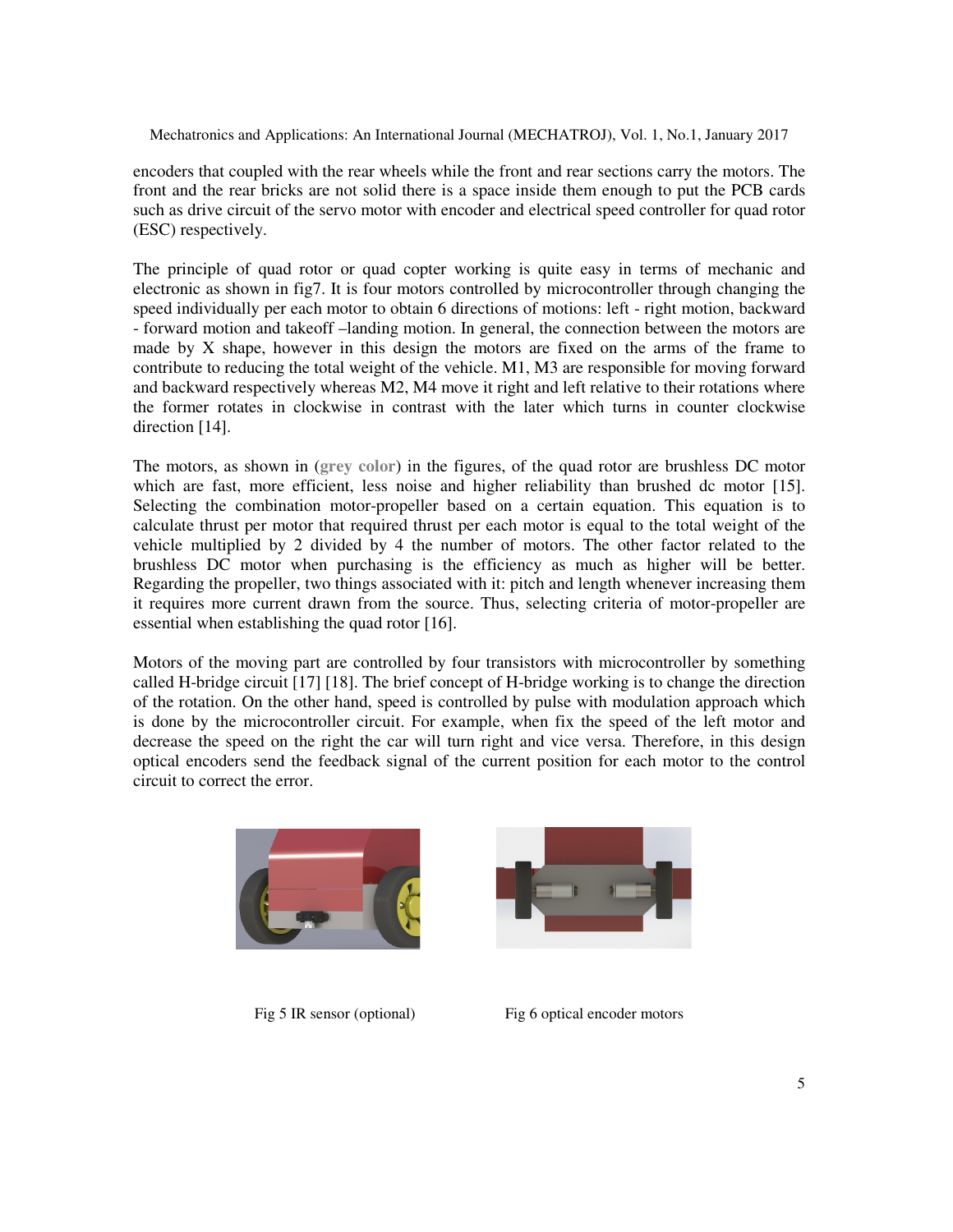

**Fig 7**: is the top view of the unmanned aerial and ground vehicle.

M1, M2, M3and M4 are the quad motors. CC and CCW abbreviations are clock wise and counter clock wise directions. The green box shows the gyroscope position



Fig 8: the isometric view of the vehicle. The blue color device represents the battery, while the quad rotor motors represented by grey. The propeller in the view is smaller than actual size.

The weight of the vehicle is estimated between 1.9-2.2 Kg, this is include the total weight of the body and its components on account that the carbon fiber plastic is quite lighter and stronger than aluminum, although its price is higher.

The sensors are important elements to respond to a particular physical change and give an electrical signal as a voltage to give feedback to the controllers. Accelerometer shown in black in fig 7 measures the acceleration force whether it is static such as gravity for the body in the rest manner or dynamic force due to vibration [19]. In the hovering of the quad rotor as well as landing and take-off, this sensor is quite useful to observe the acceleration value of the vehicle because after analyzing the amount of the acceleration it can be calculate the angle of tilt . The green rectangle shown in fig 7 represents the gyroscope position that is a device to maintain the orientation of the vehicle through conservation of angular momentum [20].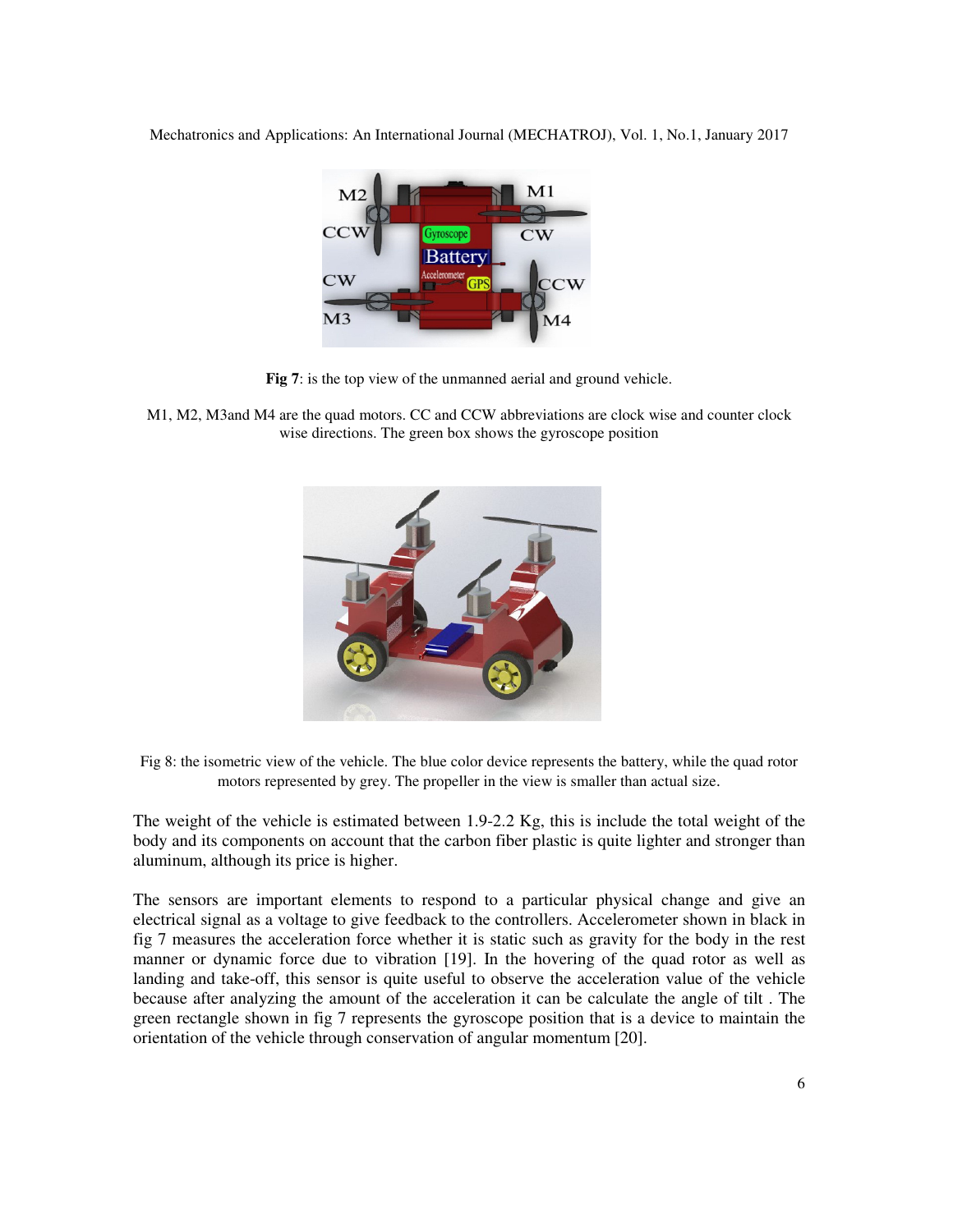The battery, (as shown in blue in fig 7), selection criteria relies mainly on three factors: the The battery, (as shown in blue in fig 7), selection criteria relies mainly on three factors: the capacity of the battery that measured by electric charge unit which is commonly seen in amperehour (Ah) or mille ampere- hour (mAh), the weight is essential for thrust calculations because it capacity of the battery that measured by electric charge unit which is commonly seen in ampere-<br>hour (Ah) or mille ampere- hour (mAh), the weight is essential for thrust calculations because it<br>is added to the overall mass the findings are presented in the table 1 the 4S 30C L Lithium-Polymer Battery 14.8V, for the quad rotor, has been selected.

Table 1: This table shows the distribution of capacities and weights for each type of battery, taking into account the value of voltages corresponding to each type.



#### **C. The Analysis and calculations part**

It is better to study the motion for each UGV and UAV separately. This is because the direction It is better to study the motion for each UGV and UAV separately. This is because the direction of the UGV along X direction while the quad rotor goes along X-Y direction so the modeling for it a bit harder than the former.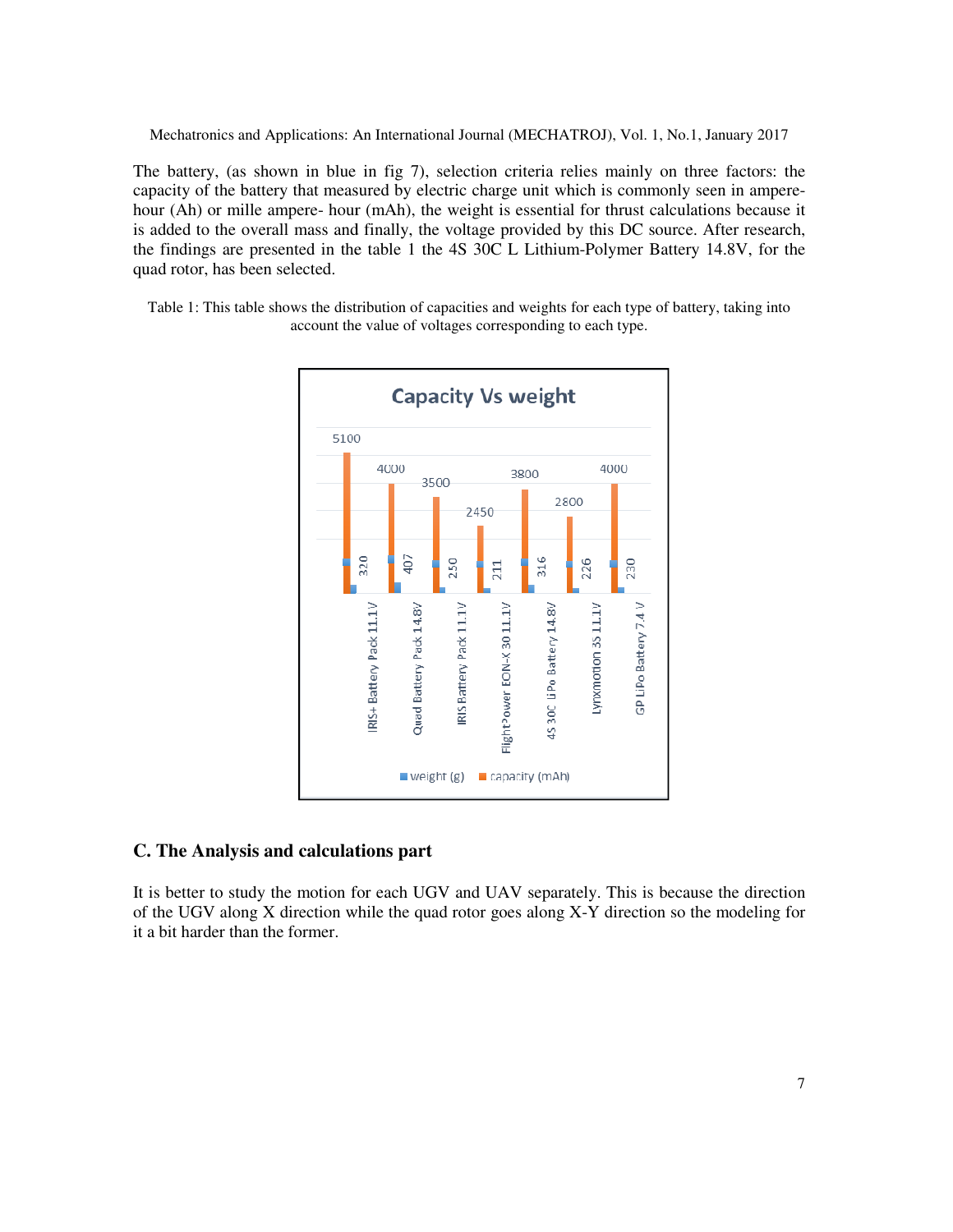#### **1.Motion of UGV**



Figure 9: side view of the vehicle

One of the linear motion equation in terms of velocity can be written:

$$
v_{final} = v_{initial} + a \times \Delta t \dots (1)
$$
  

$$
v_{initial} = 0, v_{final} = 1 \left(\frac{m}{s}\right) \dots given
$$

On one hand, the car starts from rest so the initial speed is zero. On the other hand, the newton second law can be applied on UGV during its motion with an acceleration (a) in $(\frac{m}{c^2})$  $\frac{m}{s^2}$ ).

 $\Sigma F_x = Ma$  ………. (2).  $M = 2.1$ : Mass of the vehicle in (Kg).

Time from the battery =  $capacity / discharge rate$  ... (3)

$$
\Delta t = 2800 \text{ mA}h \times \frac{10^{-3}}{30 \text{ A}} = 0.0933 \text{ hours} \times 3600 = 336 \text{s}
$$

That means the maximum time to operate the UGV $\approx$  6 min. Substitute time value in (1):

 $1 = 0 + a \times 336, \quad a = 0.00297 \left(\frac{m}{s^2}\right).$  $F - F_f = 2.1(Kg) \times 0.003 \left(\frac{m}{s^2}\right)$ 

 $F_f = f$ riction  $force$  ,  $\mu = f$ riction coe $f$ ficient

assuming it  $= 0.002$ S  $\boldsymbol{m}$ 

$$
F = 0.0063 (N) + \mu M gV (N) = 0.04745 N
$$

 $M\ddot{x} = \sum F_x = F - \mu Mg\dot{x}$  $F = M\ddot{x} + \mu Mg\dot{x}$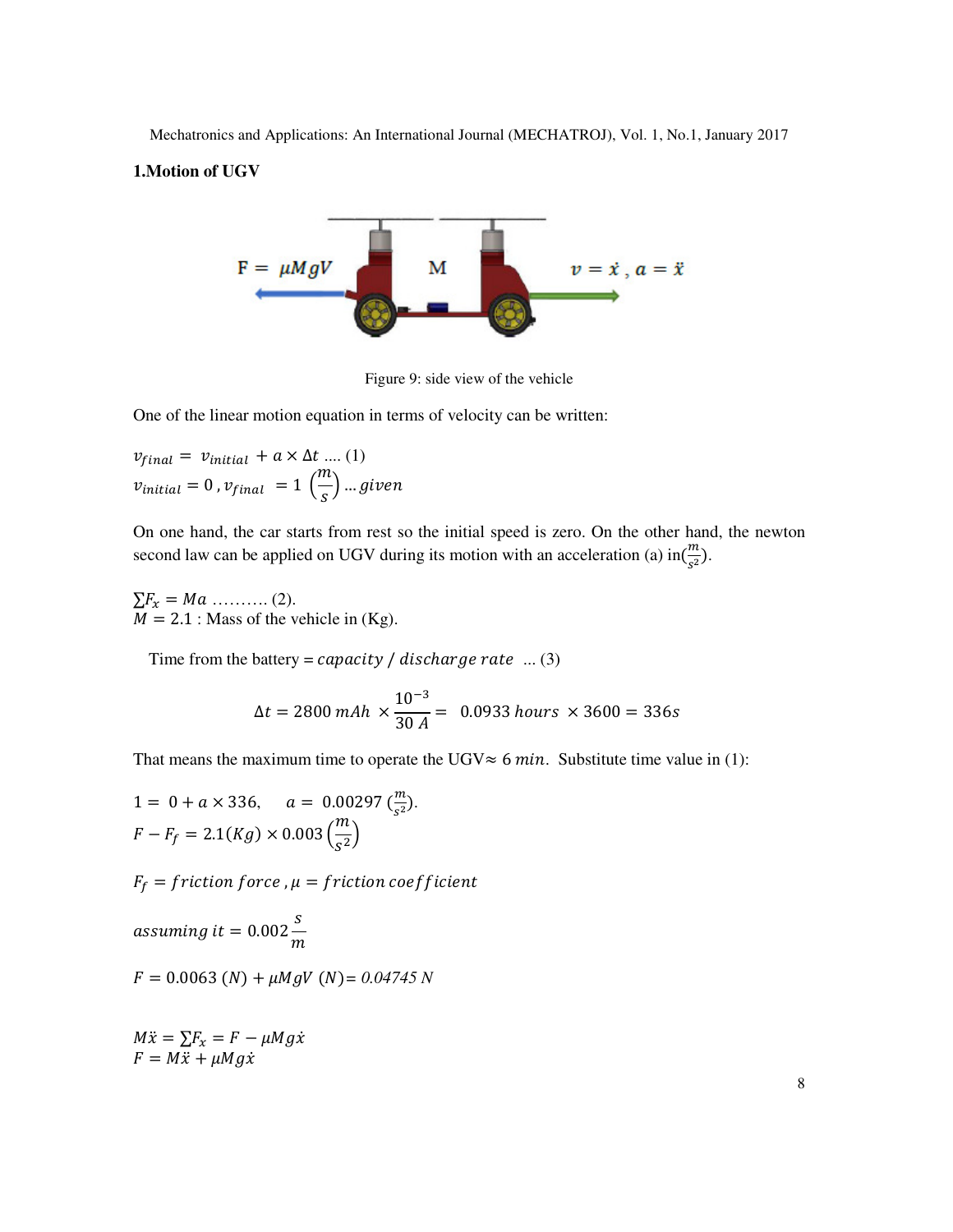$F(s) = M \times S^2 + \mu \times M \times g \times S$ 



**1.1 MATLAB plots to show response in time and frequency domain.** 

Step input response of the ground vehicle

**2. Rotorcraft drag and lift forces:** 



Figure 10 : rotor disk

Table 4: some given and calculated parameters

| Parameter                          | Value          | Parameter            | Value        |
|------------------------------------|----------------|----------------------|--------------|
| $\rho$ (density of                 | 1.22 kg/ $m^3$ | R(radius of          | 27 cm        |
| air)                               |                | rotor disc)          |              |
| $\omega$ rotation<br>speed (rad/s) | $\approx$ 1361 | Drag force $\approx$ |              |
|                                    |                | total thrust of      | $(5-2.1)$ g= |
|                                    |                | motors –             | 29.43 N      |
|                                    |                | weight of the        |              |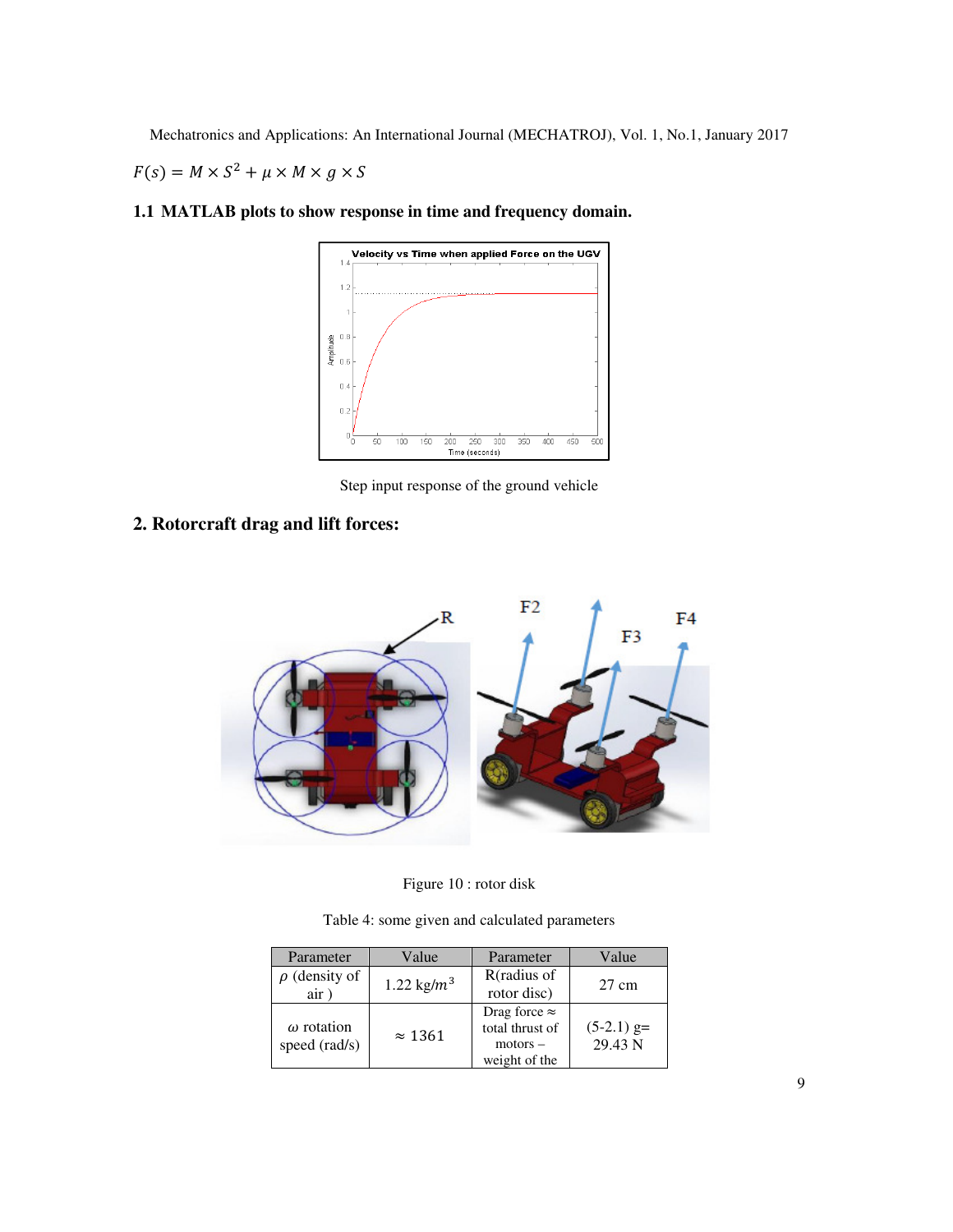Mechatronics and Applications: An International Journal (MECHATROJ), Vol. 1, No.1, January 2017

|                                      |                             | vehicle             |       |
|--------------------------------------|-----------------------------|---------------------|-------|
| $A_d$ (area of<br>the rotor<br>disc` | $\pi R^2$<br>$= 0.2293 m^2$ | Thrust per<br>motor | 1250g |

The precise control of quad-rotor is quite long so we simplify the derivation by using just the two below equations for rotorcraft in general:

 $T = C_T. \rho. A_d. (\omega. R)^2 \dots . (1)$  Thrust force  $Q = C_Q. \rho. A_d. (\omega. R)^2. R ....... (2) rotor torque$ 

From (1) it can extract the thrust value of torque coefficient  $(C_T)$ .

$$
5Kg \times 9.81(\frac{m}{s^2}) = C_T \times 1.22 \times 0.2293 \times (1361 \times 0.27)^2
$$
  

$$
C_T = \frac{5 \times 9.81}{1.22 \text{kg/m}^3 \times 0.2293 \times (1361 \times 0.27)^2} \approx 0.0013
$$
  

$$
D = C_d \cdot \frac{1}{2} \times \rho. V^2.A, \qquad C_d = 0.00158 \text{ Drag coefficient}
$$

Assume  $C_d \approx C_Q$  this leads to  $Q = 16$  N.m

To see the performance of the vehicle as a one rotor, let's use this MATLAB plot:

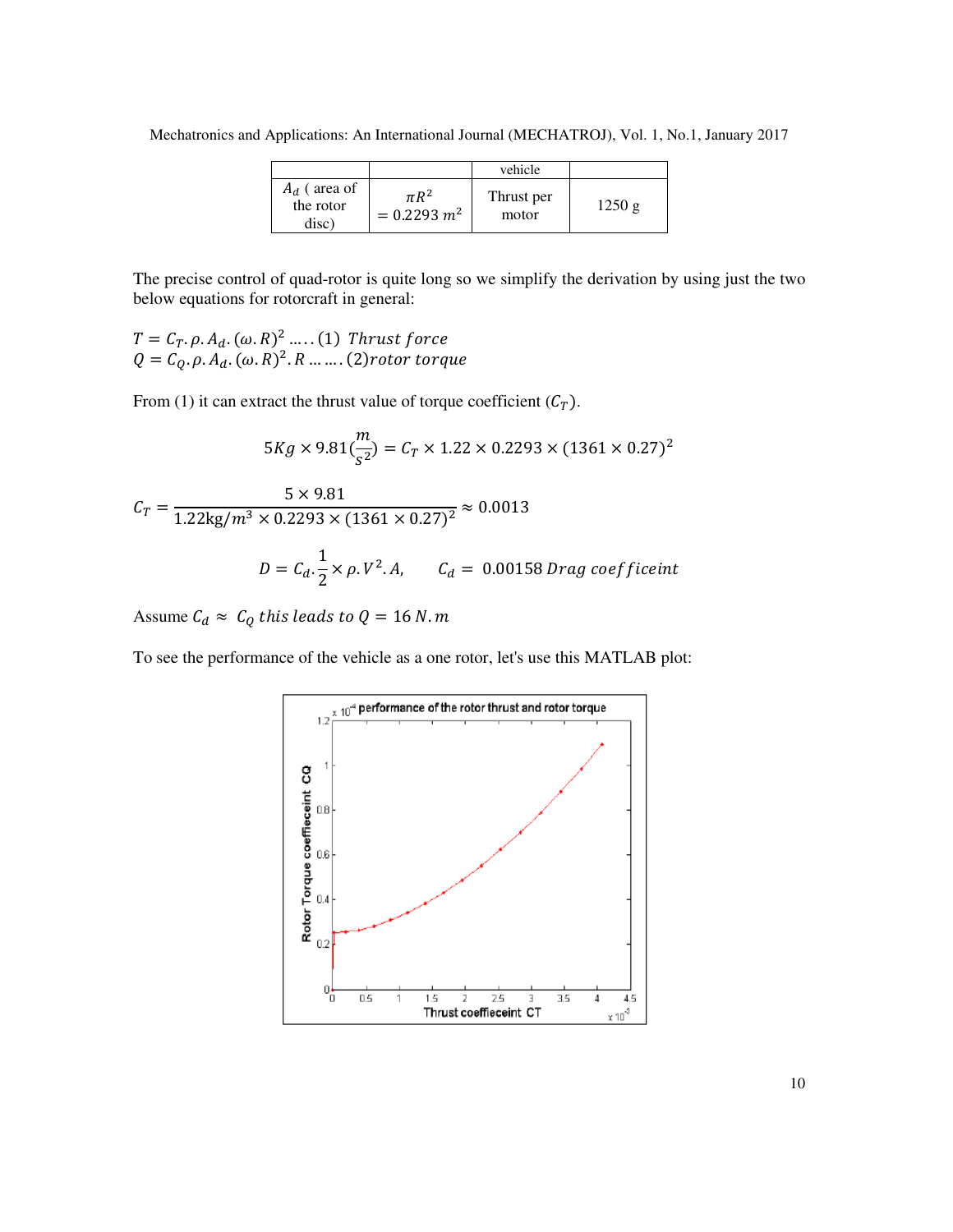The curve gives an indication that the relation between the thrust and the torque coefficient is almost linear.

# **4. CONCLUSION**

This paper has revealed a theoretical design of an unmanned aerial and ground vehicle. In terms of the hardware, several sensors and actuators has successfully fused with this mobile robot. However, the software programming and control implementation has limited to just use simple m-files in MATALB to display the response of the applied forces on the vehicle as well as the performance of the rotor. The prototype might be need more optimization in terms of shape. The analysis states the feasibility of the vehicle to fly and move but practically it is required to study the effects of the air flow forces. The aim behind this works is to employ the mechatronics engineering science to build successful scheme and could use this system in harsh environment such as disaster area.

# **5. ACKNOLEDGEMENT**

The author thanks his sponsor which is HCED Iraq that supports his MSc study in the UK. Thanks is also towards the assessment supervisor for this assignment whose name is Dr. Robert Richardson.

# **REFERENCES**

- [1] Richardson, R. Introduction to Air vehicle, course notes of MECH5090M mechatronics application module, School of Mechanical Engineering, University of Leeds, 2014.
- [2] Kohno, S., & Uchiyama, K, Design of robust controller of fixed-wing UAV for transition flight, in: Proc. IEEE Int. Conf. on Unmanned Aircraft Systems (ICUAS), Orlando, USA, pp. 1111-1116 (2014).
- [3] Barros dos Santos, S. R., Givigi, S. N., & Nascimento, C. L, Nonlinear tracking and aggressive maneuver controllers for quad-rotor robots using Learning Automata, in: Proc. IEEE Sys. Conf, pp. 1  $-8(2012).$
- [4] Murtaza, Z., Mehmood, N., Jamil, M., & Ayaz, Y, Design and implementation of low cost remoteoperated unmanned ground vehicle (UGV), in: Proc. IEEE Int. Conf. on Robotics and Emerging Allied Technologies in Engineering (ICREATE), Islamabad, Pakistan, pp. 37-41(2014).
- [5] MacArthur, D. K., & Crane, C. D, Unmanned ground vehicle state estimation using an unmanned air vehicle, in: Proc. IEEE Int. Symposium on Computational Intelligence in Robotics and Automation , Jacksonville, FL,USA, pp. 473-478 (2007)
- [6] Li, F., & Kun, Z, Study on UCAV air-to-ground Attack's key technologies, in: Proc. IEEE Control and Decision Conference (CCDC), Chinese, pp. 4077-4081 (2011).
- [7] Hasnan, K., & Wahab, A. A, Towards the conceptual design and construction of an unmanned smallscale air-land-water vehicle, in: Proc. IEEE Int. Conf. on Computer Applications and Industrial Electronics (ICCAIE), Kuala Lumpur, Malaysia, pp.98-103 (2010).
- [8] Ozdemir, Ugur, et al, Design of a Commercial Hybrid VTOL UAV System, in: Proc. IEEE Int. Conf. on Unmanned Aircraft Systems (ICUAS), Atlanta, GA, pp.214-220 (2013).
- [9] Rao, J., Gong, Z., Luo, J., & Xie, S, Unmanned airships for emergency management, in: Proc. IEEE Int. Safety, Security and Rescue Robotics, Workshop, Kobe, Japan, pp. 125-130 (2005).